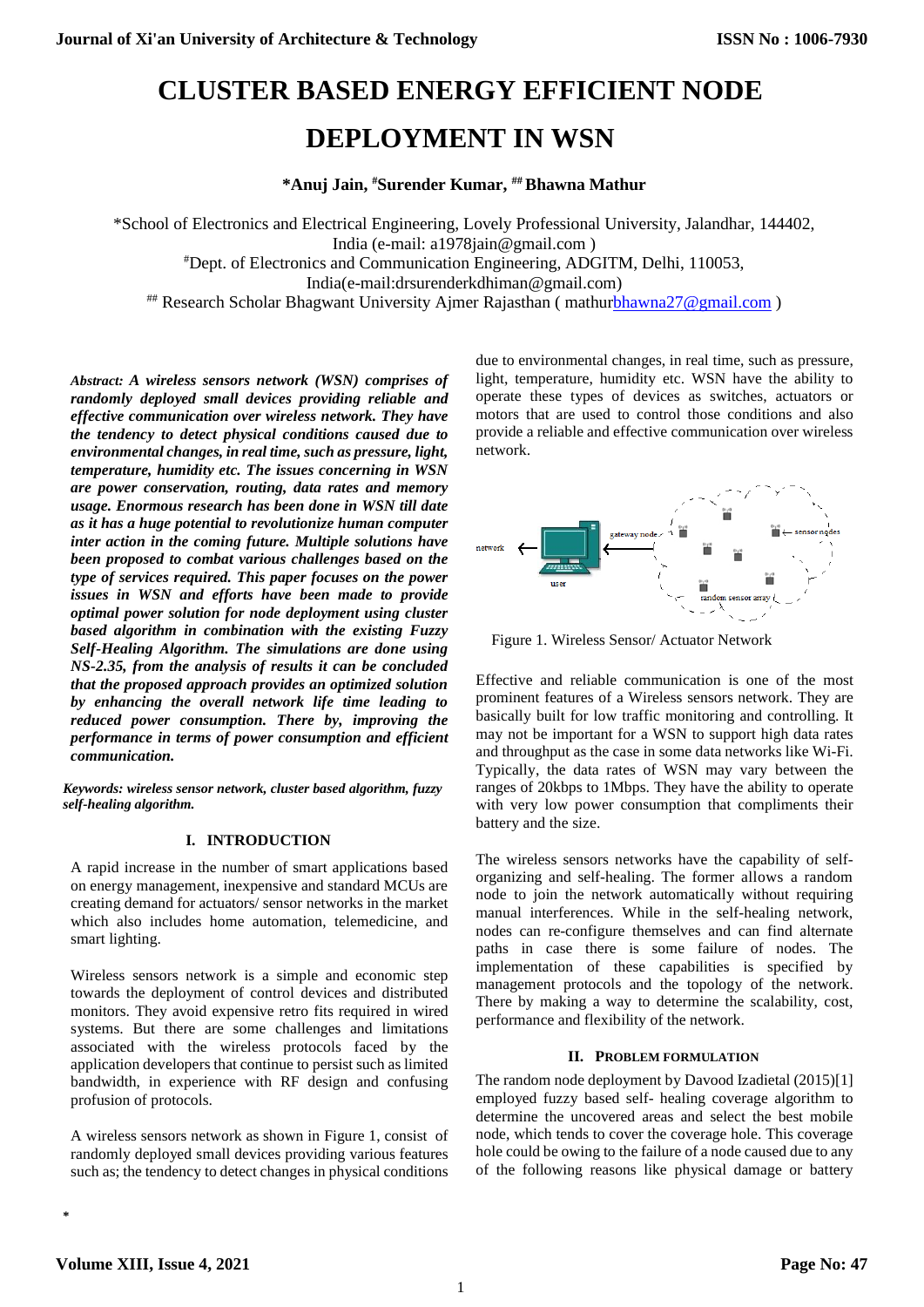drainage, or the inability of the mobile node to communicate or due to environmental interferences. As the nodes are distributed randomly there by the distance between the nodes isn't uniform and as a result the node would only have the knowledge about their neighboring nodes instead of the entire topology.

Coverage redundancy and Euclidean distance between the nodes is used to carry out node selection. The objective of the proposed work is to maximize coverage, to make sure that the mobile nodes are located at equal Euclidian distance to each other, to reduce redundancy of data and finally to minimize the power consumption.



#### Figure 2 Node failures in WSN

Figure 2 illustrates node failure in WSN, wherein the nodes continuously send periodic pulse messages to their immediate neighbors to ensure that they are fully functional. This signal is used by the neighboring nodes to calculate the Euclidian distance between them. It also detects whether the node is noisy or not. In case the node is noisy it is considered as node failure and the nodes move to minimize the coverage hole. The data redundancy is checked by comparing the energies of the received signal. When a node moves to cover the coverage hole it sends "Self-relocation ON" to its neighbor. No node can move until this message is ON and has to wait for the "Self-relocation OFF" message. As a result, the power consumption is continuously used to send information signal to the neighbor continuously at fixed intervals.

#### **III. PROPOSED SCHEME**

The aim of the proposed work is to minimize the power consumption of the nodes in a WSN by adapting a clustered fuzzy self-healing algorithm (CFSHC) which enhances the efficiency of the existing FSHC by reducing the power consumption involved in sending pulse messages to various neighboring nodes. As clustering is adopted wherein the node needs to send pulse message indicating about it's existence and its functionalities to the selected cluster head. In addition to this nodes, need not continuously calculate their Euclidian distance for every neighbor as cluster head is responsible for the formation of the topology and calculation. This would further reduce the power consumption. The selection of the cluster head would be based upon the power availability of the mobile nodes. The cluster head will change at regular intervals so that node does not experience complete power drain. As more energy is consumed by the cluster head as compared to the cluster member nodes. Also, clustering reduces the redundancy as all the member nodes will communicate with their respective head. Hence redundancy can be removed at once. This will further reduce the power

consumption as each node does not need to check for redundant data received by receiver. And lastly it will also eliminate the need of "Self-relocation ON/OFF" messages send by mobile nodes to their neighbors while relocating as cluster head will have the knowledge about the movement of the member nodes, thus reducing control head messages and hence energy consumption.

#### **IV. RESULTS AND DISCUSSIONS**

The proposed solution is simulated in NS2.35. The parameters used for simulation are as given below. Table 1 summarizes the simulation parameters being used and their typical values. Table 1: Simulation parameters and their typical values

| <b>Parameters</b>          | <b>Values</b>              |  |
|----------------------------|----------------------------|--|
| Number of Nodes            | 80                         |  |
| Routing protocol           | <b>DSR</b>                 |  |
| <b>Sensing Field</b>       | 450m X 400m                |  |
| <b>Communication Range</b> | $up to -44m$               |  |
| <b>Sensing Range</b>       | 25m                        |  |
| <b>Initial Energy</b>      | 10 <sub>J</sub>            |  |
| Noise Factor (Nth)         | 0.0001                     |  |
| Sleep Power                | 0.00005                    |  |
| <b>Transmission Time</b>   | 0.005                      |  |
| <b>Transmission Power</b>  | 0.002                      |  |
| <b>Ideal Power</b>         | 1.0                        |  |
| Channel                    | Wireless-Radio propagation |  |
|                            | model                      |  |
| Interface, MAC type        | Wireless: 802 11           |  |

In addition to the above parameters the CMU primary queue is the interface queue type and the maximum number of packet in the interface queue can be taken as 500. AUDP agent and nodes are attached. The null agent is connected to a UDP agent. This null agent releases the received packets. Also CBR and FTP (traffic generator) are connected to UDP and TCP respectively. The nodes are randomly deployed, and the link is created between the nodes if the distance between them is less than 25, i.e. the sensing range. As the nodes are not uniformly deployed, thus few areas would remain uncovered and few nodes could not create a link thereby communication is not possible thus the aim is to relocate them to the desired area.

The obtained results of the base problem are mentioned in this section. The algorithm has been implemented exactly and similar results have been obtained. The parameters and the constraint taken are similar to the original work. The nodes have relocated to their best suitable positions to minimize the coverage hole. Implementation shows the coverage ratio for the given number of nodes. The remaining energy obtained is a good match as obtained in many previous works being done.

Figure 3 shows the graph of the remaining energy wherein, X-Axis represents the energy in Joules and the Y-Axis represents the time in mili seconds. It can be inferred from the figure that the coverage ratio improves as the number of nodes increases. The algorithm performs better with more number of nodes.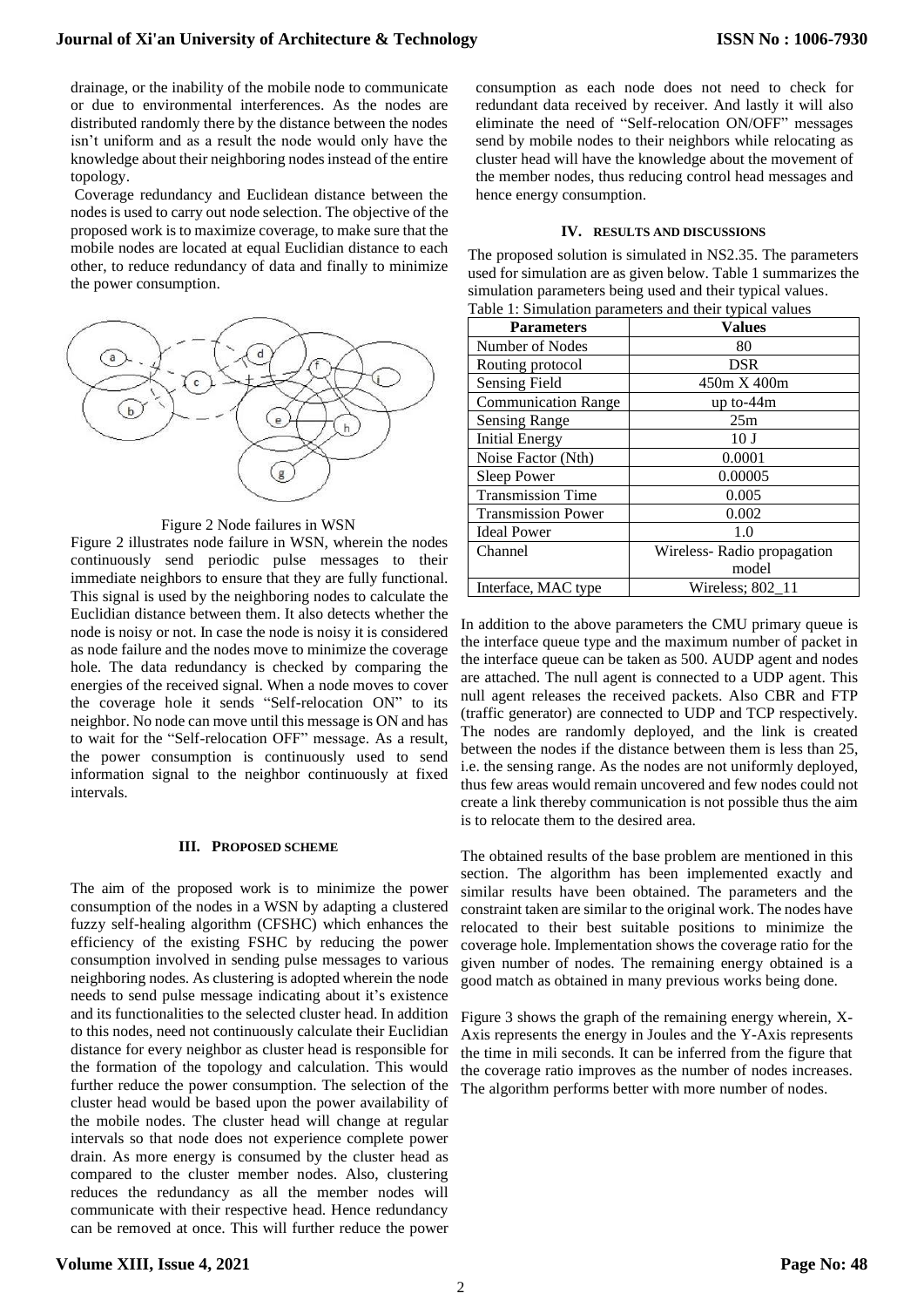

Figure 3. Remaining Energy in Joules w.r.t Time in milli seconds.



Figure 4 Comparison of remaining Energy for 80 nodes.

Figure 4 shows the Comparison of residual energy amongst the existing method and proposed method for 80 nodes. The results obtained shows that the network life time is increased significantly. Also the consumed energy is greatly reduced. Authors have considered the network life time till the last node dies. As the energy consumed is less therefore the network life time is greatly enhanced. The coverage results of the proposed method shows 99% coverage which was around 90-95%in case of FSHC.

Figure5 shows that the comparison of residual energy for 60 nodes. It can be inferred from the graph that the residual energy of the proposed work is more as compared to the energy in case of FSHC. In addition to this, it can be inferred that the iteration time in case of CFSHC is less as compared to FSHC.



Figure 5. Comparison of remaining Energy for 60 nodes.



Figure 6. Remaining Energy for 60 nodes in Base Problem and Proposed Work.

### **V. PERFORMANCE EVALUATION**

The energy consumed by every node in the CFSHC and FSHC has been analyzed and it can be observed that the energy consumed in case of CFSHC is less as compared to FSHC. Also the iteration time of the proposed algorithm is less as compared to FSHC as the number of nodes are increased. Thus the remaining energy of the CFSHC algorithm is more as compared to the FSHC. The results show that the number of node after applying the algorithm is almost zero, i.e. no uncovered nodes is there after initial iteration, which were present in case of FSHC. There is only a slight difference in the coverage ratio, since it was already 95% in FSHC. The uniformity is obtained as the node would move to equal Euclidean distance. Figure 7 shows the coverage ratio of FSHC and FSHC.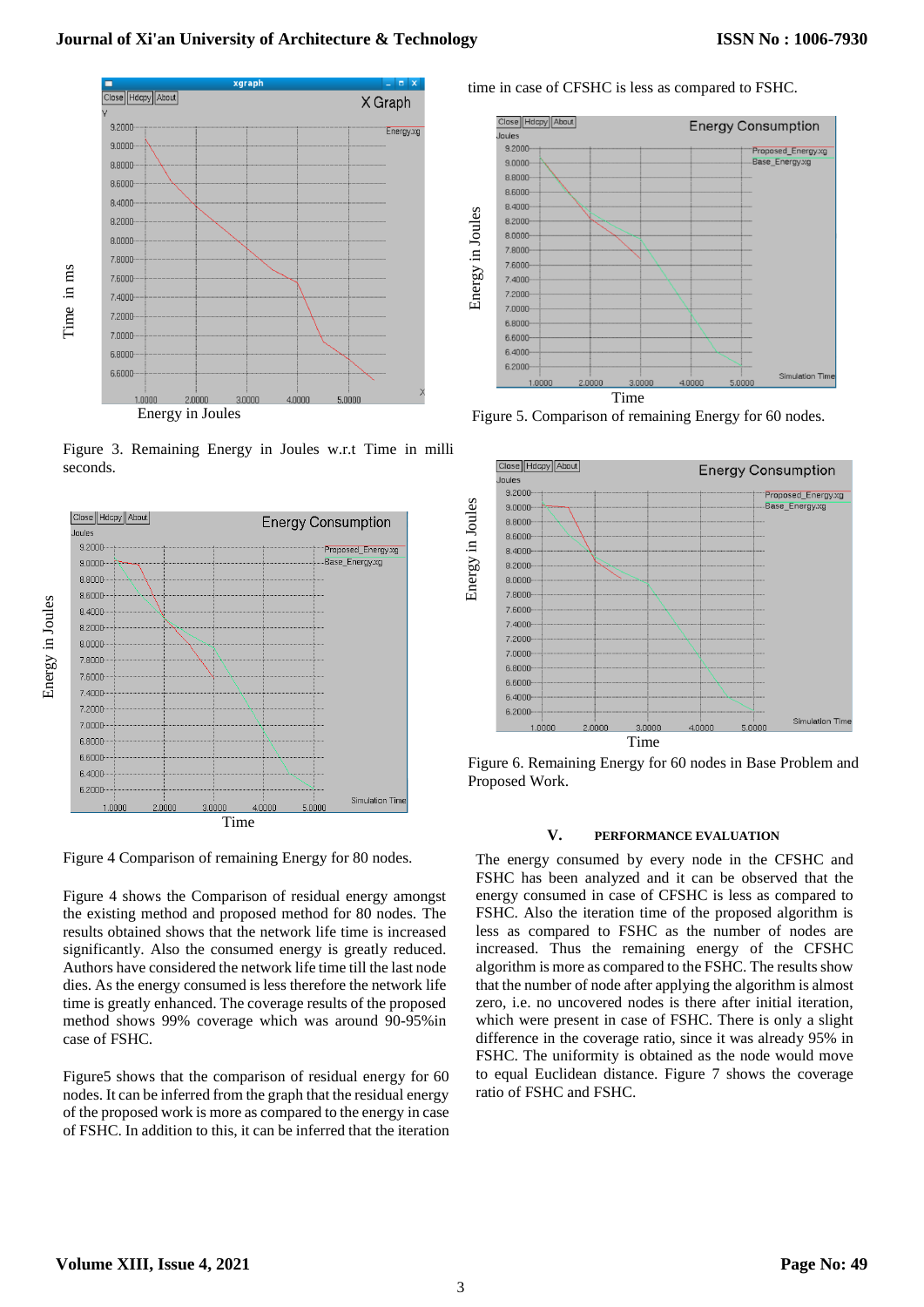

Figure 7. Coverage ratio.

Table 2. Comparison of coverage ratio

| <b>Number</b> | Coverage Ratio (%) |              |
|---------------|--------------------|--------------|
| of Nodes      | <b>FSHC</b>        | <b>CFSHC</b> |
|               |                    | 88           |
| 50            | 85                 | 89           |
|               | 88                 | 90           |
|               | 93                 | 100          |
|               |                    |              |

Table.2 presents a comparative result analysis of the coverage ratio of the proposed work with the existing work. It can be concluded that as the number of nodes increases the coverage ratio of the proposed work outnumbers the existing algorithm by 6%-7% approximately.





Figure 8 shows the time take taken by two algorithms for single iteration. From the results it can be inferred that the simulation time of the proposed algorithm is almost 40% lesser than the existing FSHC algorithm. This shows that the proposed algorithm is not only energy efficient but is also faster.

#### **CONCLUSION**

Cluster based fuzzy self-healing algorithm (CFSHC) has been proposed in this paper which overcomes the issues of coverage hole due to node failure and reduced network lifetime. The proposed model of CFSHC is the enhanced version of the existing FSHC method. That randomly deploys nodes to maximize the coverage ratio. With the proposed algorithm energy consumption gets reduced, which in turn enhances the network life time. The coverage ratio is 99.9% and the simulation time gets reduced by 40%

in comparison with FSHC method. The simulation results uphold the efficiency and effectiveness of the proposed work.

Since the life time of the network is mostly limited by the battery, there is a need to improve the power conservation method. Battery technology is lagging far behind the mechanic/electronic technology; hence there is always a need to improve in future. This research could be further carried out to provide more optimal energy results. That would increase the lifetime and therefore directly influencing the cost factor.

#### **References**

- [1] Izadi,D.,Abawajy,J.,&Ghanavati,S.(2015).An Alternative Node Deployment Scheme for WSNs .*Sensors Journal, IEEE*, *15*(2),667-675.
- [2] Zhang,Y.,Xue,D.,Wu,C.,Ji,P.,&Cheng,L.(2009,August).Research of nodes deployment for wireless sensor network in deterministic area. In *Computer Science andInformation Technology, 2009. ICCSIT 2009. 2nd IEEE International Conference on*(pp. 149-153).IEEE.
- [3] Han,Z.,Wu,J.,Zhang,J.,Liu,L.,&Tian,K.(2014).A general organized tree- based energy-balance routing protocol for wireless sensor network. *Nuclear Science, IEEE Transactions on*, *61*(2), 732- 740.
- [4] Gilbert,E.E.P.K.,Baskaran,K.,&Blessing,E.E.(2012).Researchissuesin wireless sensor network applications: a survey. *International Journal of Information and Electronics Engineering*, *2*(5), 702-706.
- [5] Guo,W.,Li,J.,Chen,G.,Niu,Y.,&Chen,C.APSO-optimized Real-time Fault- tolerant Task Allocation Algorithm in Wireless Sensor Networks.
- [6] Zeng,D.,Li,P.,Guo,S.,Miyazaki,T.,Hu,J.,&Xiang,Y. Energy Minimization in Multi-Task Software-Defined Sensor Networks.
- [7] Darwish,T.,&Bakar,K.A.(2015).Traffic density estimation in vehicular adhoc networks: A review. *AdHoc Networks*, *24*, 337-351.
- [8] Samanta,M.,&Banerjee,I.(2014,March).Optimal load distribution of cluster head in fault-tolerant wireless sensor network. In *Electrical, Electronics and Computer Science (SCEECS), 2014IEEEStudents'Conferenceon* (pp. 1-7).IEEE.
- [9] Chanak,P.,&Banerjee,I.(2014,February).Load reduction with multiple mobile sinks in wireless sensor networks. In *Students' Technology Symposium (TechSym), 2014 IEEE*(pp. 121-125).IEEE.
- [10] El-Moukaddem,F.,Torng,E.,&Xing,G.(2012). Maximizing network topology lifetime using mobile node rotation. In *Wireless Algorithms, Systems, and Applications*(pp. 154-165).Springer Berlin Heidelberg.
- [11] Sharma,T.,Kumar,B.,Berry,K.,Dhawan,A.,Rathore,R.S.,&Gupta,V.(2 014, April). Ant Based Cluster Head Election Algorithm in Wireless Sensor Network to Avoid Redundancy. In Communication Systems and Network Technologies (CSNT),2014 Fourth International Conference on (pp. 83-88).IEEE.
- [12] Deepali and Padmavati (2014). Improved Energy Efficiency semi static routing algorithm using sink mobility for WSNs. IEEE
- [13] Hamouda, Y.E., &Phillips, C. (2009, October). Biological task mapping and scheduling in wireless sensor networks. In *Communications Technology and Applications, 2009. ICCTA'09. IEEE International Conference on* (pp. 914-919). IEEE.
- [14] Lee, S., Yoon, D., & Ghosh, A. (2008, May). Intelligent parking lot application using wireless sensor networks. In *Collaborative Technologies and Systems,2008. CTS 2008. International Symposium on* (pp. 48-57).IEEE.b Science & Engineering Survey(IJCSES)Vol, 1, 63-83.